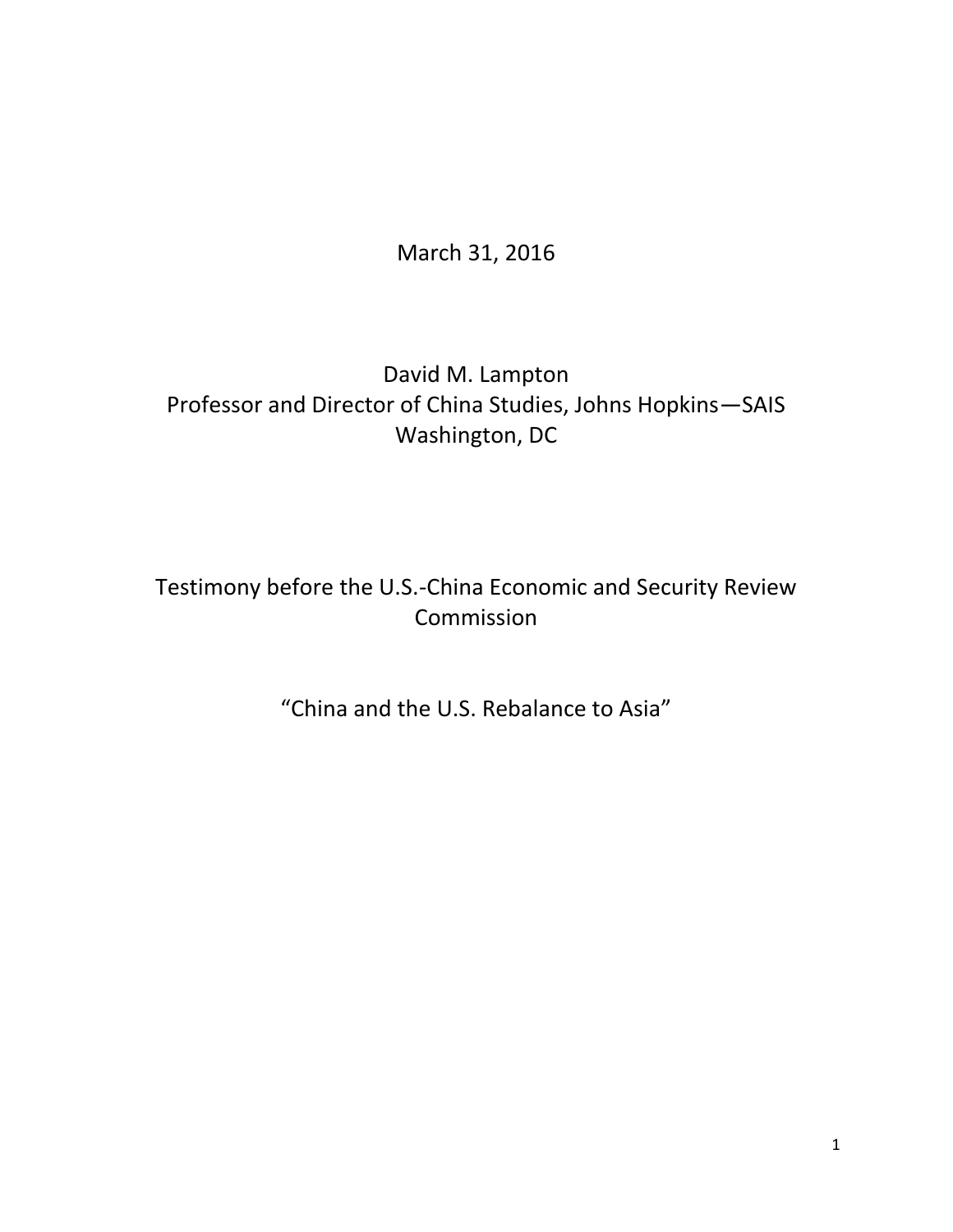### March 31, 2016 David M. Lampton Professor and Director of China Studies, Johns Hopkins—SAIS Testimony before the U.S.-China Economic and Security Review Commission "China and the U.S. Rebalance to Asia"

### **"Rethinking How America Engages China"**

I thank the Commissioners Co-Chairing this Hearing for the invitation to share my thoughts with the Commission.

#### Perspective

That today's Hearing is convened the same day that Chinese President Xi Jinping and other foreign dignitaries are in Washington for the opening of the Nuclear Security Summit is indicative of a fundamental reality in U.S.-China relations. At any given moment Beijing and Washington have a great diversity of issues at stake of consequence to themselves, the region, and the world. Some issues and interests bring Washington and Beijing together--others separate us. Each of our countries has to weigh the degree to which it will let disagreement in one area narrow the possibilities for cooperation in others. As we consider the Asia "rebalance" we need to keep this in mind.

"Constructive engagement" with the People's Republic of China (PRC) has had a shelf life of nearly four decades. Such policy longevity and the accompanying positive change in Asia suggest that engagement has, up to recent times, been remarkably successful. Considering that two major wars (Korea and Vietnam) occurred in the period preceding U.S.-PRC normalization, and none thereafter, and that the region has modernized very substantially in the environment fostered, in part, by engagement, the success of past policy is considerable. While positive change has occurred for many reasons, the central fact is that regional welfare levels have grown along with increasing urbanization throughout the region. Middle classes have developed, driving both economic growth and political change to various degrees in various places. This progress, along with its predictable effect of creating stronger regional actors, sets the stage for today's Hearing. Our challenge is to adapt to the changes that past success has wrought and respond to some of the accompanying problems, particularly changes in PRC behavior. Our goal should be to foster balance, stability, and rules-based behavior in the region, aspiring to create the basis for another four decades of stability and progress, progress that includes China.

#### Overview and Recommendations

I recall an insightful phrase that Dr. Thomas Fingar, former deputy director of national intelligence for analysis, used in his recent edited volume entitled The New Great Game: China and South and Central Asia in the Era of Reform. In assessing China's decision calculus in dealing with other countries Fingar argues that Beijing's core consideration is: "What they can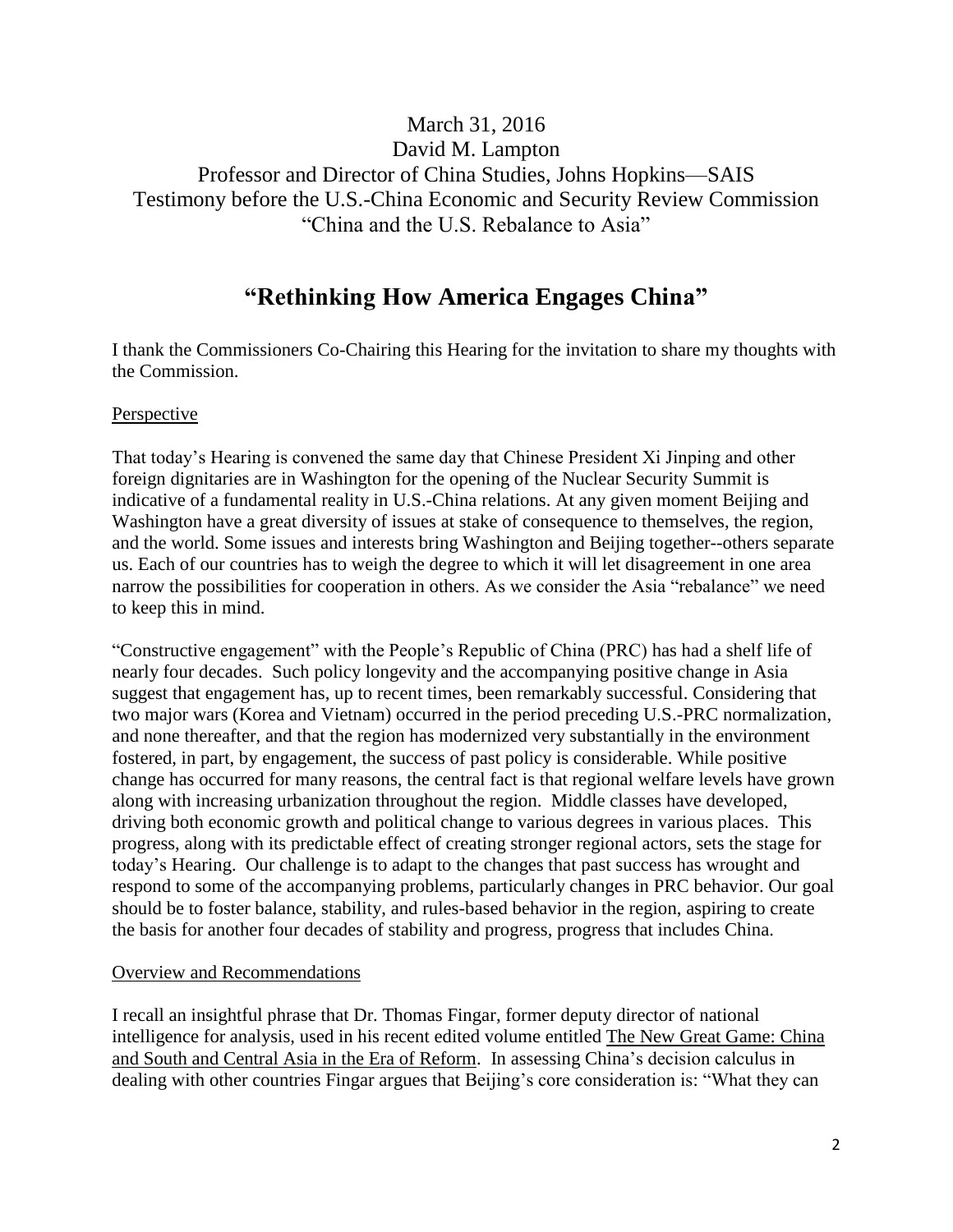do *to* China and what they can do *for* China" (p. 6). We should keep this wisdom in mind as we move into a new era in U.S.-China relations.

Among today's changed circumstances in Asia and U.S.-China relations are: Growing Sino-American friction along several dimensions even as positive cooperation proceeds along other important fronts. Particularly worrisome is the increasing tension and prospect for miscalculation in the South China Sea; Mounting Chinese power accompanied by riskier Chinese maritime policy; the increasing use of a "deterrence" vocabulary by both Washington and Beijing; a Korean Peninsula with nuclear weapons and growing numbers of missiles; rising nationalism throughout the region; nascent regional arms spirals and territorial competition; a limited (and perhaps not durable) realignment between Russia and China; worrying Sino-Japanese mistrust and tension; and, mounting capital flows from the PRC (flight and investment funds) and slowing Chinese economic growth affecting the PRC's trade and finance partners, as well as China's own internal stability.

It is apparent that in the late-Hu Jintao era, and in more pronounced fashion under China's current leader Xi Jinping, Beijing has embarked on internal policies of tightening, trying to tame the economic and political interests that have arisen in the course of the last four decades' social and economic development. The trends toward more collective leadership and related leadership norms established during the preceding decades of the reform era seem to be in retreat, at least for now. There has been movement backward toward the old political playbook in China with a more intrusive Party and its attendant security and propaganda structures. Stability on the Mainland is not to be taken for granted, and churning in China will roil the waters throughout Asia and the global economic system. In its foreign policy, Beijing is driving many neighbors to seek shelter under the U.S. security umbrella and promoting closer security coordination among many of the region's powers. The more China pursues these unsettling domestic and foreign policy lines, the more it is self-limiting and the more America and others in the region will respond, indeed are responding.

This catalogue of concerns does not even include old stand-by challenges such as the Taiwan and Hong Kong identity problems. The above challenges, and the need to keep the support of the American people for constructive China policy, have reached the point of requiring adjustments in U.S. policy and attitudes. The "Asia Rebalance" (or pivot/rebalance) was an initial effort in this regard, but this policy needs to be broadened and modified. Appropriate adjustments could go under the broad rubric of "*reciprocal engagement.*" Key elements of reciprocal engagement include:

 Adopting a broad frame of mind in the United States that China gradually has moved from being a "developing country," arguably entitled to special consideration (as was extended to some extent in the World Trade Organization accession negotiations), to the status of a "great power" (*da guo* in Beijing's own current lexicon) requiring far more reciprocity on Beijing's part. Maintaining domestic U.S. support for U.S.-China relations when dealing with a stronger China means tenaciously seeking more *reciprocity* in bilateral arrangements, whether it be (for example) on the trade front, the treatment of journalists, or the environment for foreign direct investment (FDI) in both countries;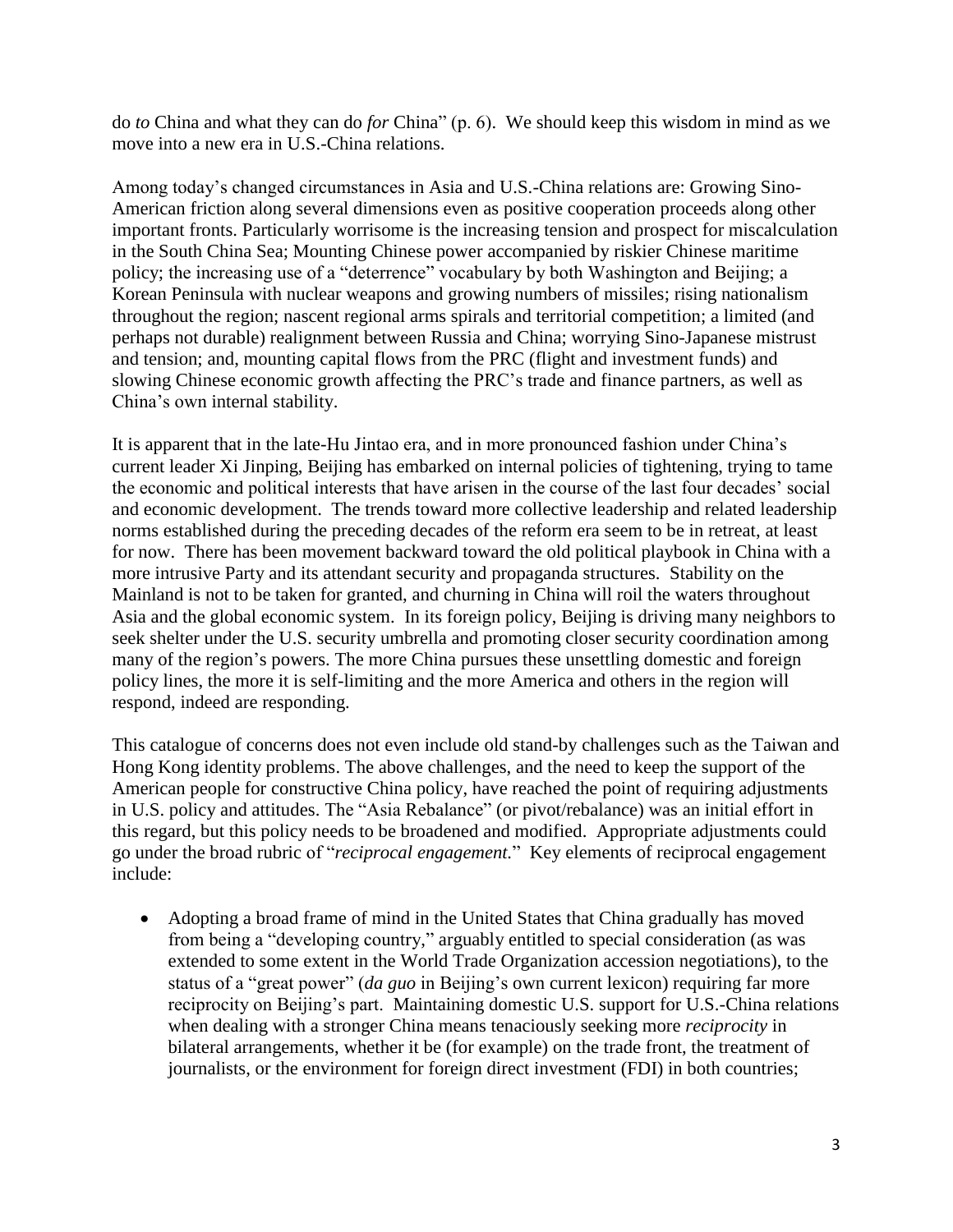- Resisting becoming immobilized by Beijing's overt and implied warnings that link one issue to another and more effectively linking our behavior to China's. A good example is the recent interaction regarding sanctions on North Korea. Beijing became more motivated to be helpful when it understood that its failure to act was driving Seoul and Washington to move ahead with missile defenses in South Korea. Part of China becoming a great power is for it to acknowledge that its failure to act has consequences;
- Anchoring the U.S. position in international law. In this respect, ratifying the UN Convention on the Law of the Sea would be an enormous credibility builder for America. With respect to the PRC's incremental strategy of creating new geographic features on tidal elevations and rocks in the South China Sea, the U.S. should continue with its posture of not allowing China's, or anyone else's, activities to change the customary behavior in the area. Washington should take measures that make clear that China will gain no military or commercial advantage by occupying vulnerable rocks;
- Seeking to build economic and security institutions that include both China and the United States, rather than parallel systems as we have seen both Washington and Beijing do. Washington should exert itself to make room for China in the international system, and conversely, Beijing ought not place emphasis on building regional institutions that do not allow for U.S. participation;
- And finally, bringing U.S. internal and external priorities into greater harmony and prioritizing among them is essential. Washington's current policy of not choosing among external challenges (e.g., Russia, ISIS, China, and wars elsewhere in Central Asia) has the problem of simultaneously energizing all U.S. challengers, driving Russia and China closer to one another, and creating doubt in the minds of many in the global and regional systems that the United States has the capacity to handle all the problems simultaneously. This difficulty is compounded by the seeming inability of Washington to focus on its own genuine bases of national power—the domestic economy, financial and ecological sustainability, infrastructure, and human resources. The best way to be effective abroad is to be effective at home. Defining China as a co-equal problem with many other national challenges renders Washington unable to focus and runs the danger of draining resources from the most important tasks. The failure to distinguish among challenges also overlooks the many areas of compatibility between **C**hinese and American interests. The PRC need not be America's biggest problem, and vice versa.

#### The U.S. ("Pivot") Rebalance to Asia

The "pivot" policy articulated in late-2011, and re-branded and adjusted as the "rebalance" subsequently, was not artfully rolled out of Washington. The military and security sound tracks of the policy drowned-out the economic and diplomatic sound tracks. China immediately, and indelibly, saw this as part of a neo-containment strategy, with PRC hawks using this perception to enhance their own organizational interests and political positions. Moreover, U.S. policy never has fully overcome the suspicion throughout the region that entanglements elsewhere sap America's ability to deliver on implied promises of reallocating resources (economic, military, and diplomatic attention) toward Asia, though the Obama Administration actually has made some progress in this direction. Complicating matters, regional states seek to enhance economic benefits with China even as they seek refuge in the American security embrace. They are sensitive to what they see as the twin dangers of U.S. provocation of China, on the one hand, and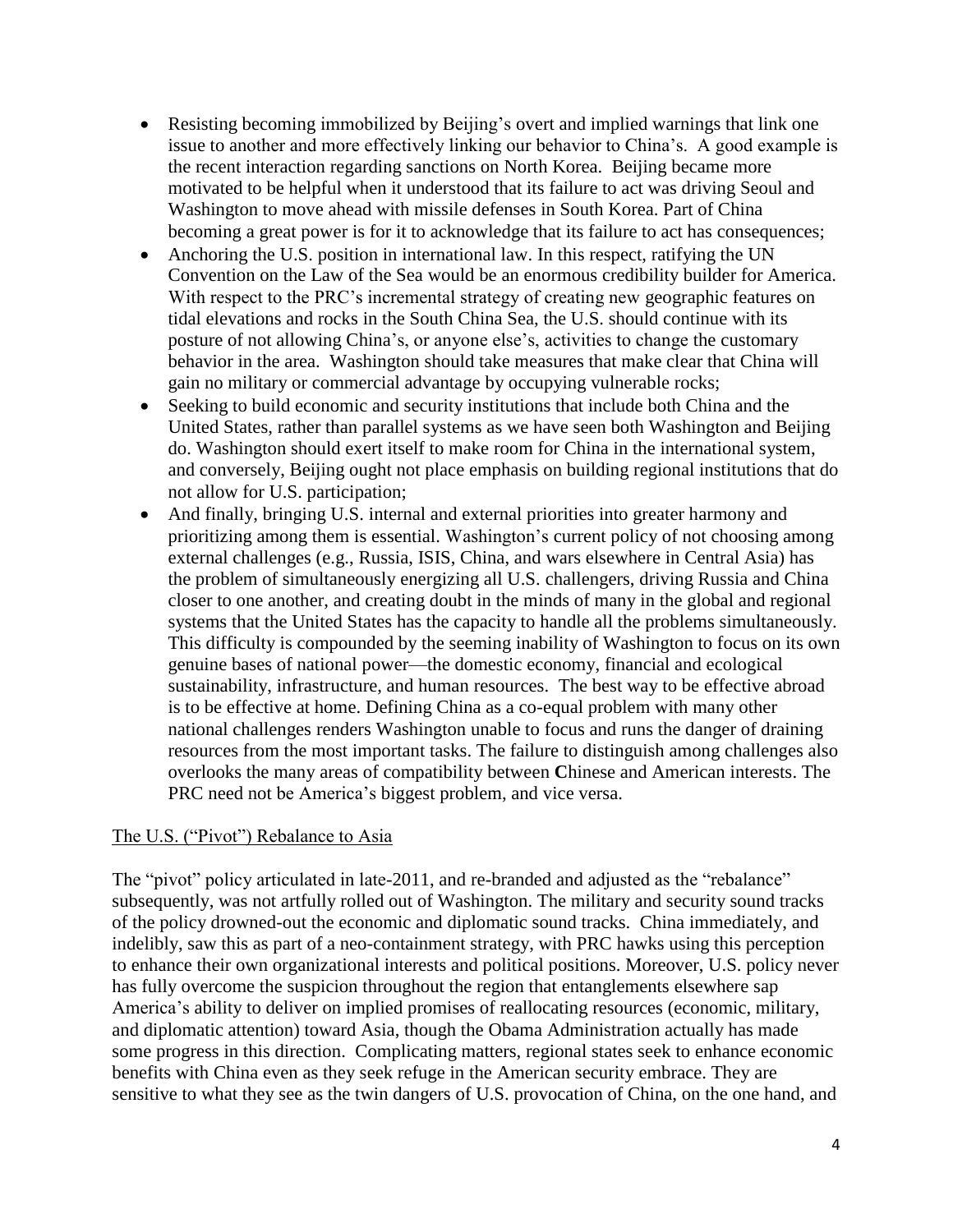insufficient attention by Washington on the other. They hedge their bets through a combination of strengthening themselves, keeping America in the game, and building positive relations where they can with Beijing. For its part, Washington needs to be wary of getting dragged into conflicts in which U.S. *friends* act imprudently.

Although unwelcome changes in Beijing's internal and external behavior began to occur in the late-Hu Jintao period (2009-2012), the transition to the Xi Jinping era has accelerated less reassuring internal and external directions in China's policy—domestic tightening and external muscularity. All this has produced a pronounced regional (and bilateral U.S.-China) actionreaction dynamic. This dynamic is manifest in growing military procurement and system upgrades in many states, rising military budgets as in Australia, competition for new power projection sites throughout the region (e.g., India and Andaman Island, the U.S. in the Philippines, Australia, and Guam, and China in the South China Sea [Paracel and Spratly islands]) as well as contemplating base-like arrangements elsewhere. As Washington, Tokyo, New Delhi, Canberra, and others engage in joint military exercises, so Beijing increases its military exercises with Moscow and others in Central Asia. Although U.S.-China military exchanges and activities have grown during the Obama Administration, the overall security dynamic nonetheless is negative.

#### U.S. Interests and Appropriate American Responses

The Asia Rebalance seeks to promote fundamental U.S. interests that have been the linchpin of American policy and thinking about China and Asia for well over a hundred years. That is, the U.S. interest lies in an Asia-Pacific in which the region has an open economic architecture and in which no single Eurasian or outside power is able to exercise hegemonic (political, military, and/or economic) dominance. *The United States does not need (and should not aspire to) absolute primacy, defined as being able to unilaterally resolve all problems to its satisfaction across all security, economic, and diplomatic issues, under all possible configurations of opponents*. Instead, America's own strength, combined with that of like-minded states in the region, needs to be sufficient to prevent America from becoming an outsider to the region's economic and security architectures. The undiluted quest for primacy as defined above is unachievable and it is unnecessary, wasteful, and ultimately self-defeating. The preferred path should be for China, the United States, Japan, and others to build a Pacific Community—to hold out the aspiration for a structure in which there is no odd man out. *Absent movement toward such a community, America needs to assure that the preponderance of economic and security power is in the coalition of which it is a preponderant part.*

It is always useful in a negotiation to realize that you (in this case the United States) do not have the biggest problem. Confidence should undergird the American position. We don't need to be pugnacious—rather, be confident. If I were in Beijing now I would be considering the current circumstance in which so many states on the PRC's periphery are looking to Washington and others for security reassurance as undesirable and ultimately contrary to the Beijing's own interests. It is hard to see how having a solidifying strategic alignment of Japan, the United States, Australia, and others emerging, when China is only able to move closer to Moscow (Islamabad and Pyongyang), is a strategically advantageous position for the PRC.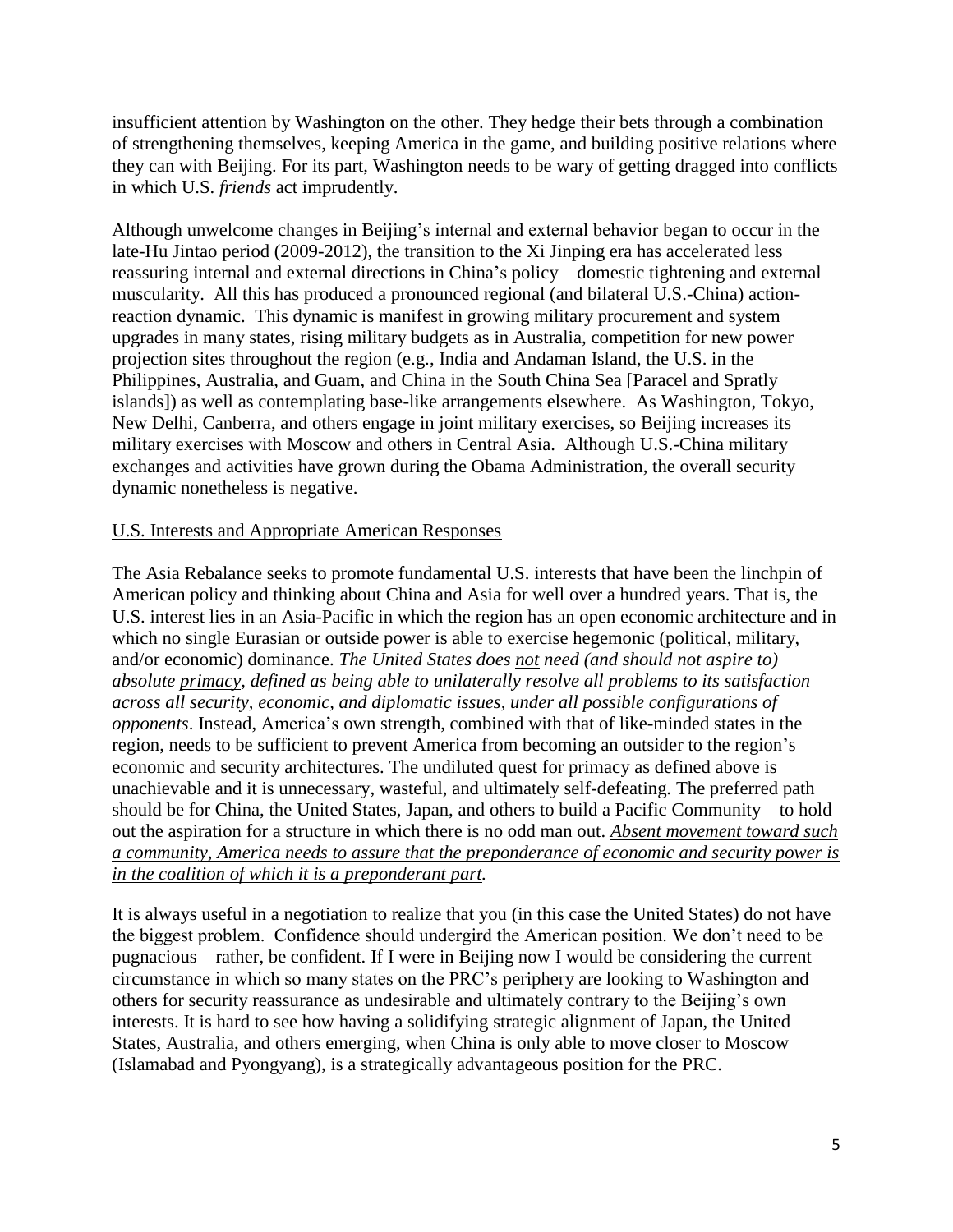The best way for China to enhance its own security and improve Sino-American ties is to reassure its neighbors and focus on the economic upsides of regional growth for all. In this regard, the idea of transportation "connectivity" embedded in China's regional infrastructure initiatives has the germ of a good idea, though each particular component needs to be considered on its own merits. Washington should avoid a knee-jerk negative reaction against this and assess opportunities for participation as they may arise. With slowing growth, mounting domestic political and social problems, and the increasing security anxiety of its neighbors, China's interests lie in getting back on the path of shared growth and focusing on its own domestic necessities. The single biggest thing Beijing could do to improve its own circumstance is to reassure its neighbors--to settle or shelve its current maritime issues in the same flexible fashion it addressed disputes along its land borders in the not so distant past. As for the U.S. attitude, Washington should encourage the parties, whether bilaterally or multilaterally, to adopt reasonable compromises.

#### How Well Has the "Rebalance" Been Implemented?

The roll out of the "Pivot" in late 2011 was less than artful, though there have been some needed adjustments since, one being a more pronounced emphasis on the economic component. The presidential-level Sino-American dialogue and augmented military-to-military exchanges have been appropriate and welcome. These positives notwithstanding, however, it has been hard to dissuade Beijing from its initial "containment" perspective on U.S. policy given the 2011 presidential address to the Australian Parliament about communism's political future (November 2011); the initial focus on rotating U.S. troops through Darwin, Australia; then Secretary of State Clinton's remarks about the West Philippine Sea in Manila Harbor (November 2011); and pushing a Trans-Pacific Partnership (TPP) that included Vietnam, but not the region's biggest trader, China. Thereafter, there have been what I consider to have been a string of counterproductive moves and statements, including the ill-starred effort to impede the creation of the Asia Infrastructure Investment Bank (AIIB) and repeated presidential statements to the effect that we cannot allow China to be writing  $21<sup>st</sup>$  century trade rules—a statement that while true at one level actually suggests that Washington's preference may be that Beijing play no role. In short, the "pivot/rebalance" was and is an appropriate impulse in terms of augmenting U.S. comprehensive involvement in Asia, but our own rhetoric and behavior has made the path bumpier than need be.

Another key issue in the implementation of the "pivot/rebalance" has been the underlying assumption that as the United States disengaged from Central Asia and the Middle East in terms of active conflict, this would permit some relative reallocation of military (and presumably other) resources toward Asia. This rebalancing often has been expressed as shifting the allocation of naval assets from 60 percent elsewhere to 60 percent in the Asian region (Defense Secretary Panetta, June 2012). Beyond the fact that the Central Asia and Middle East conflicts have been more tenacious than initially anticipated (and we simultaneously have become involved in new areas of conflict such as Libya and Syria), there also is the competition represented by longdeferred American domestic investments, among which we can include: infrastructure, education, retirement for an aging population, health care, fiscal sustainability, etc. As all these diverse competing needs weigh in the overall balance of decision, this ratio of 60:40 can seem like a shell game—a bigger percentage of a smaller pie for Asia. This arithmetic formulation also immediately sets up a zero-sum mentality with our partners everywhere else in the world who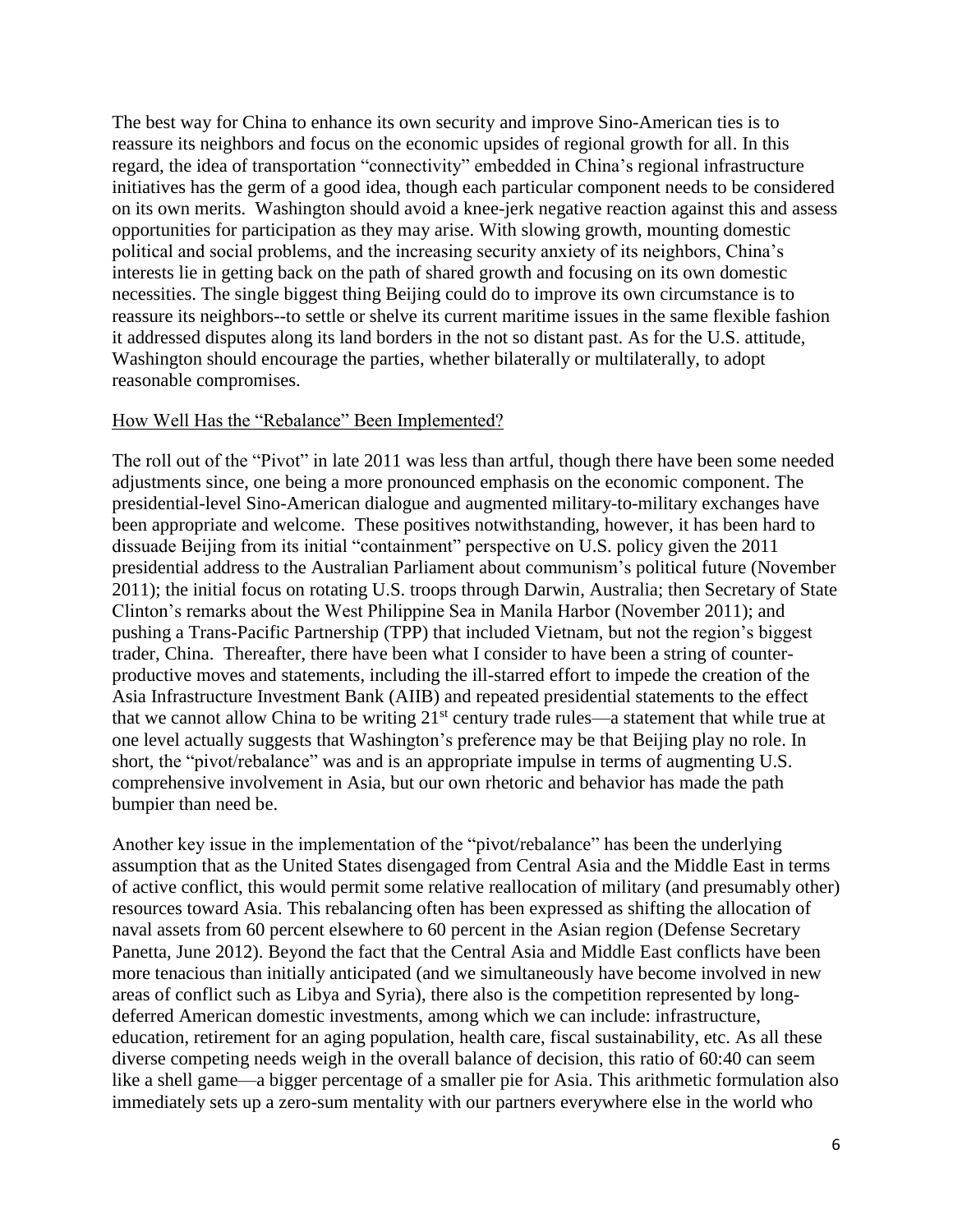see our resources devoted to them intimately linked to the augmentation presumably occurring toward Asia. Friends and competitors in Asia and around the world have to ask themselves, "Will the U.S. really have more actual capability?" "If Asia gets more, will we get less?" I am inclined to think that talking less, and doing more is the right approach for Washington.

In short, the "pivot/rebalance" has contributed to Chinese anxiety, stoked negative reactions from Beijing, and not entirely reassured the region (and others elsewhere) that the U.S. will allocate the necessary resources. There is also the problem of threading the needle of reassuring America's friends by our presence while alleviating the anxiety that we will be ham-handed and unnecessarily inflame Beijing. Beyond this, there is the broader uncertainty concerning where in the hierarchy of strategic priorities China falls for Washington. Asserting, as the Department of Defense does, that America cannot afford to choose among global challenges (Russia, China, ISIS, and other Middle Eastern and Central Asian conflicts) does not disperse the conceptual fog or secure the necessary resources. We need to ask: "Is China really among the big two strategic problems America faces at this moment and in the mid-term?" "Does it need to be?" By the way, China should be asking itself the same questions about the United States with even greater urgency.

#### The Response to the "Rebalance" Among Other Countries in the Region

Regional responses to the pivot/rebalance, and to China's maritime assertiveness, have varied, with non-maritime states (e.g., Thailand and Laos, seemingly more relaxed). Maritime states such as Singapore, Australia, the Philippines, Japan, Vietnam, Malaysia, and to some extent Indonesia are more directly concerned by, and worried about, Beijing's maritime activities, and pay great attention to the American response. States with conflicting territorial claims with Beijing are more concerned still. Then there is the issue of countries allied with the United States. Japan, the Philippines, and Australia clearly align with Washington—with Canberra recently adopting a robust procurement and budget plan. Japan is expanding its security footprint, role, and resources steadily, but commitment along these dimensions does not translate directly into Tokyo's ability to solve intractable bilateral U.S.-Japan problems like base relocation on Okinawa. In a similar vein, Tokyo, I understand, did not listen to U.S. advice not to "nationalize" the Senkaku/Diaoyu Islands in the fall of 2012, a move that has precipitated Sino-Japanese tension. The Philippines, the country that asked the United States to leave its bases in 1992, now seemingly welcomes a new relationship nearly a quarter century later.

Each country in Asia is its own story, but generally China is unhappy with the directions in which Myanmar (Burma) has moved. India, for its own reasons and in its own way, is also taking progressively more wary account of China's maritime policies and actions. The Republic of Korea is focused principally on North Korea, but becomes progressively more receptive to missile defense deployment in cooperation with Washington the more threatening North Korea becomes. China is paying a progressively larger price for North Korean provocations and the recent UN sanctions placed on North Korea with Beijing's support indicate that PRC patience with Pyongyang is wearing thin. Frankly, what we are seeing in terms of regional reaction is explained more by PRC behavior (and the behavior of others such as North Korea) than some imputed powerful pull of Washington's rebalance policy. That is why at every opportunity I suggest to Chinese colleagues: "If you want to change the situation, reassure your neighbors by getting the focus more clearly back on your own internal reform, be flexible on maritime issues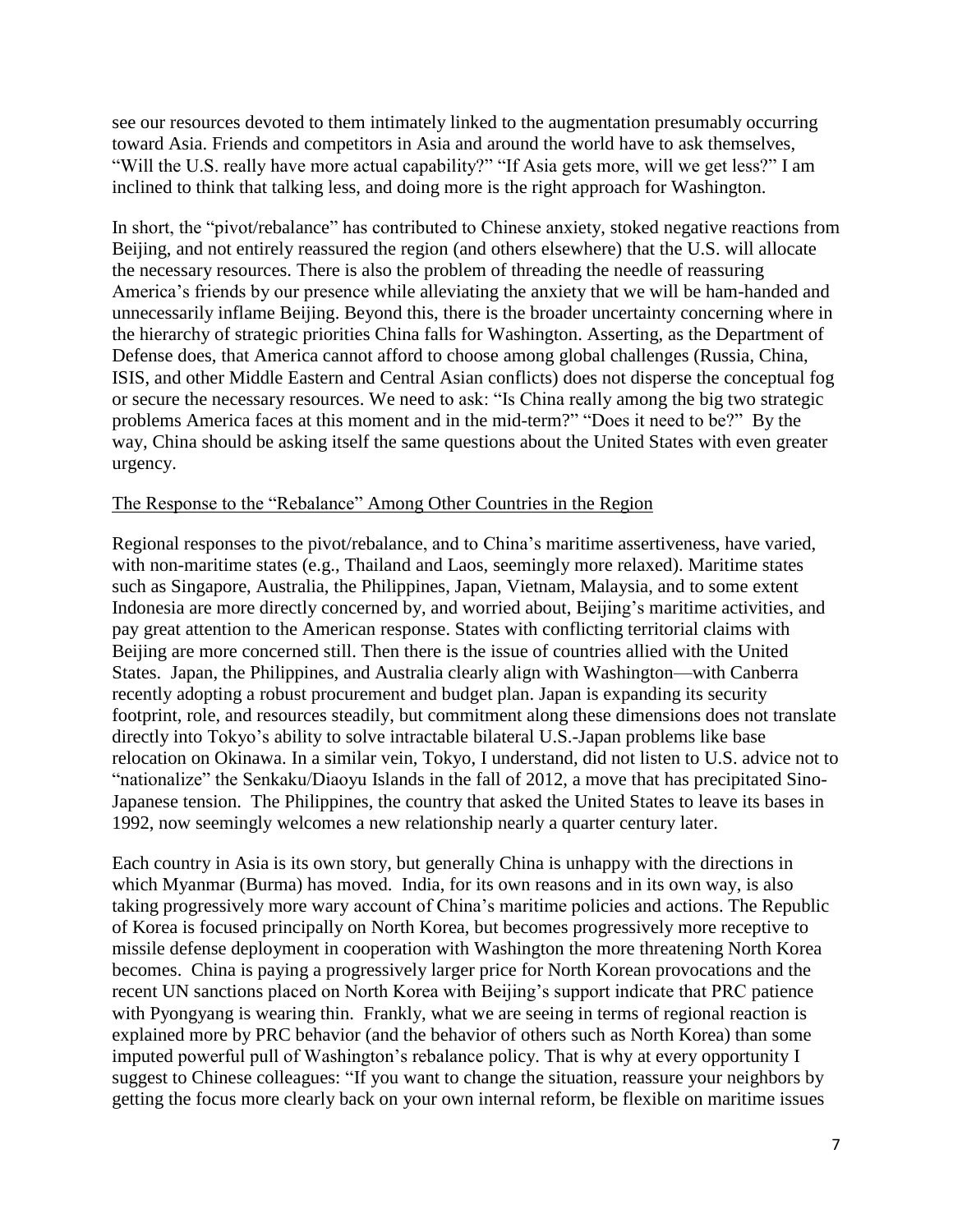with your smaller neighbors, and foster constructive economic interaction with your periphery (as `One Belt, One Road' broadly aims to do). The path to a better relationship with Washington is through the capitals of your neighboring states." One cannot help thinking of the old saw: "When a challenger is committing suicide, don't take the gun out of his hand."

The appropriate U.S. response is to hold out the vision of inclusive economic and security structures in Asia, work with Beijing on issues on which we can constructively collaborate, and make it clear that U.S. actions in the region will be grounded in international law and the collective interests of almost everyone in the region. We and like-minded countries need to credibly affirm that Beijing will not be able to gain advantage through its incremental strategy in the South China Sea. The U.S. weeks-long, public, agonizing debate in October 2015 over whether or not the U.S. should cross the 12 nautical mile "limit" at Subi Reef is the kind of irresoluteness that should be avoided. U.S. policy makers should have confidence that Beijing has put itself on the wrong side of these developments. Close alignment with Russia offers little help to Beijing when one considers either the PRC's internal challenges or taming its vast periphery. U.S. statements and actions should be anchored in a clear policy of welcoming China into developing regional economic and security institutions and regional and global rule writing. We should avoid unfortunate events like the imbroglio over the AIIB. This posture would be welcome in the region. As one senior former South Korean official put it to me in late-2014, "Don't [you, the U.S.] force us to choose between our interests with China and our interests with you."

#### What Effects Has the Rebalance Had on PRC Behavior?

It is difficult to judge how China's behavior may have been affected by the "rebalance" for many reasons. To start, many considerations drive Chinese foreign policy behavior, so picking a single factor is risky and the predominant causes of behavior in one instance may be quite different in another. Second, Chinese behavior is itself diverse, varying by issue and locality, even at the same time. And finally, it is hard to tell when Beijing's actions are a result of domestic dynamics or a response to the behavior of others. Chinese officials usually assert that China responds to others rather than initiates--that its behavior is defensive and reactive in character. Nonetheless, I believe that the pivot/rebalance has contributed to at least four phenomena with some consequences being more positive than others:

1) The pivot/rebalance has set off debates in China. There is a vigorous debate occurring in PRC foreign policy circles about whether or not China should be confronting the United States in East and Southeast Asia, or deflecting problems there while developing opportunities in less congested areas such as Central Asia, Africa, and elsewhere. There also is debate internally about whether or not Beijing has prematurely abandoned its policy of "hide and bide," keeping a low profile as the country modernizes, with some PRC analysts feeling that China's activism is premature and ill-advised given competing domestic needs, national capabilities, and the predictable anxieties of neighbors. There also is debate over how potent a strategic asset Russia may be. Finally, there also is debate in China about the underlying strength of the United States and how to assess its future comprehensive national power. In 2008-2009, the sense of Chinese power was ascendant in the PRC, given America's economic problems and China's relatively strong economic performance. With recovery in the United States and growing economic and social problems in China, there seems to be a greater appreciation for American power and